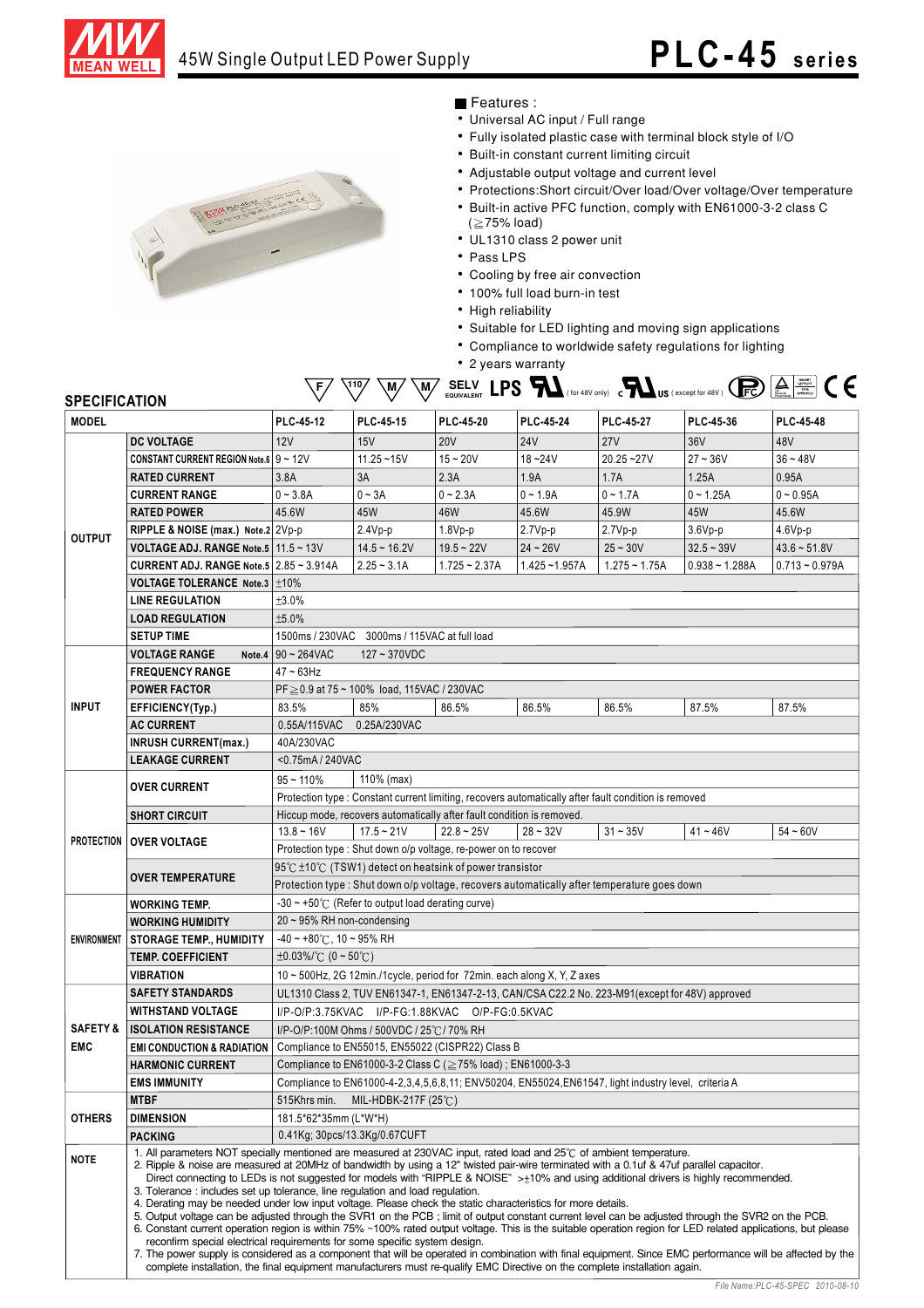

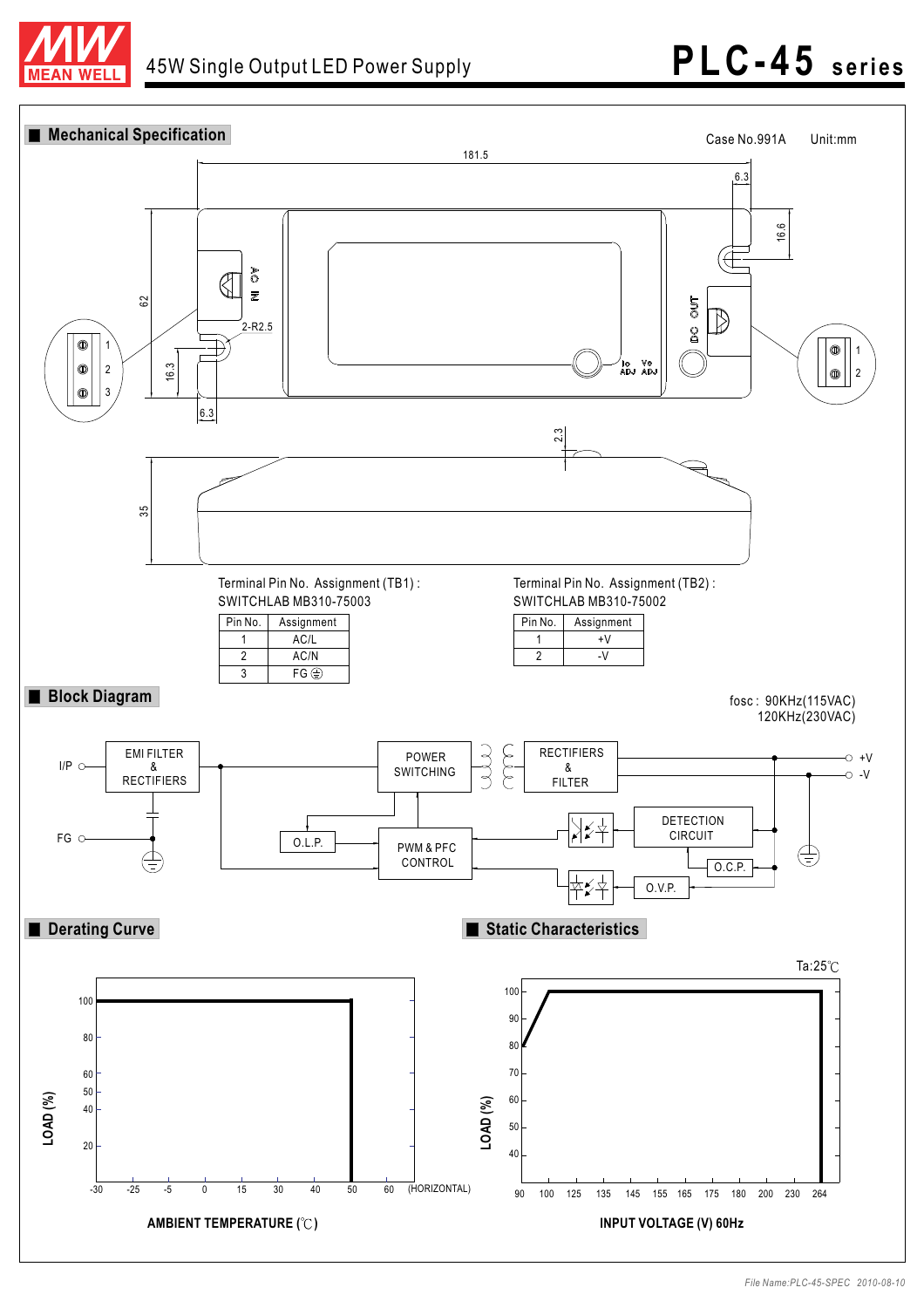

#### **Power Factor Characteristic**

Power factor will be higher than 0.9 when output loading is 75% or higher.



#### **EFFICIENCY vs LOAD (48V Model)**

PLC-45 series possess superior working efficiency that up to 87.5% can be reached in field applications.



#### **DRIVING METHODS OF LED MODULE**

There are two major kinds of LED drive method "direct drive" and "with LED driver".

A typical LED power supply may either work in "constant voltage mode (CV) or constant current mode (CC)" to drive the LEDs.

Mean Well's LED power supply with CV+ CC characteristic can be operated at both CV mode [with LED driver, at area (A)] and CC mode [direct drive, at area (B)].



Typical LED power supply I-V curve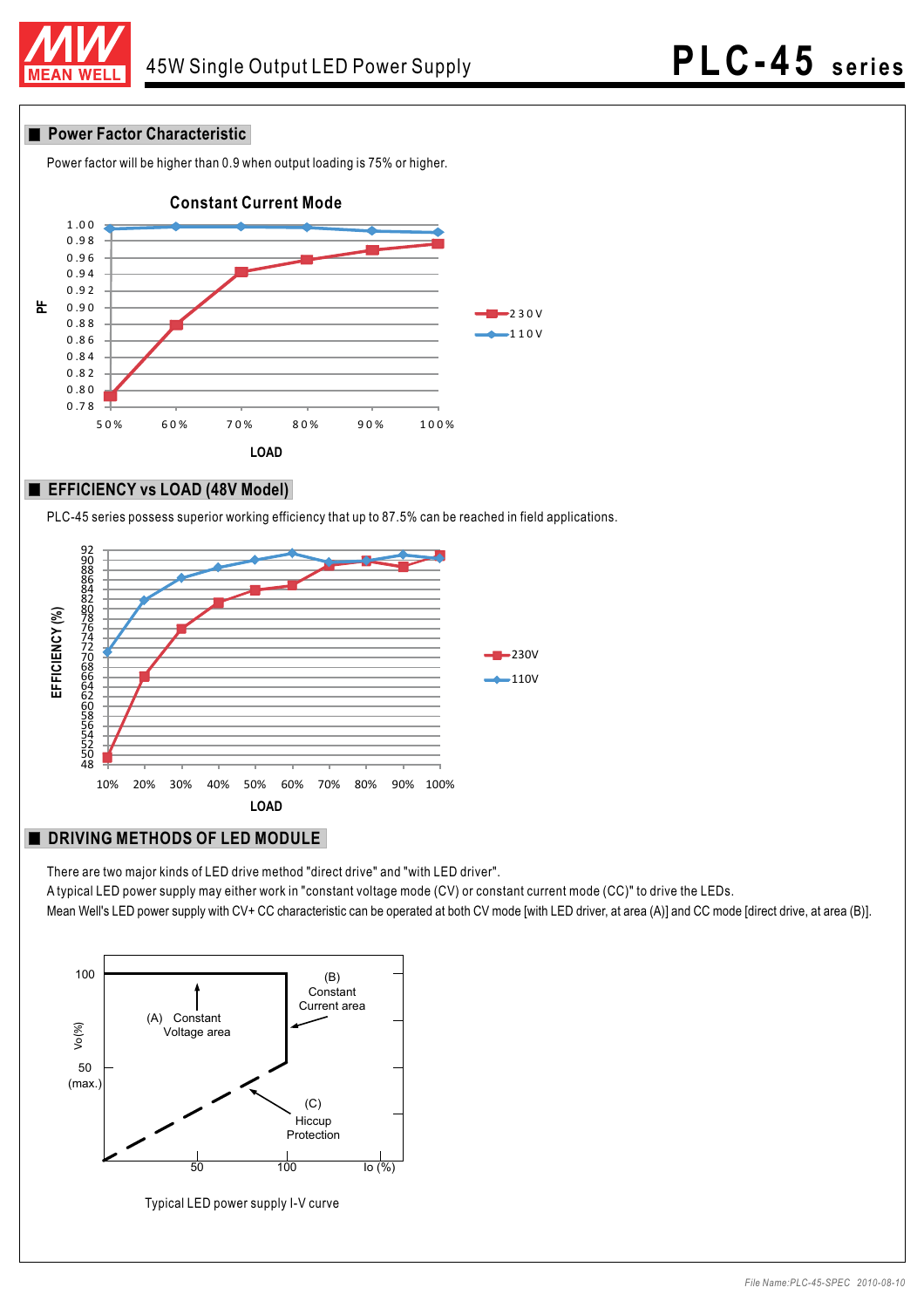

# **Test Report: PLC-45-12**

# 45W Single Output LED Power Supply

## **DESIGN VERIFY TEST**

**Output Function Test Input Function Test Protection Function Test Control Function Test Component Stress Test** 

## **SAFETY & E.M.C. TEST**

**Safety Test E.M.C. Test** 

**RELIABILITY TEST** 

**ENVIRONMENT TEST**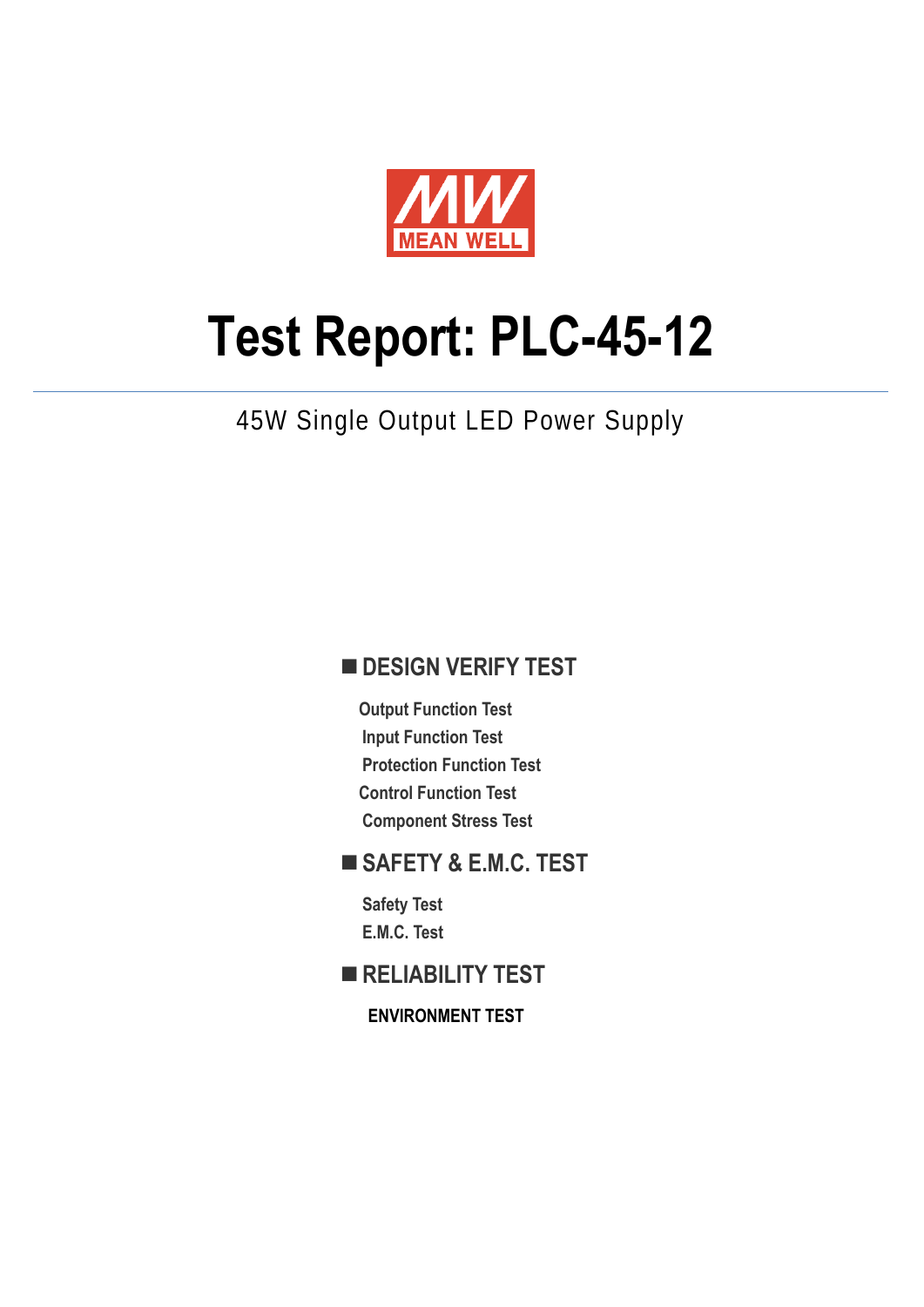

# **DESIGN VERIFY TEST**

## **OUTPUT FUNCTION TEST**

| <b>NO</b>      | <b>TEST ITEM</b>                             | <b>SPECIFICATION</b>                                      | <b>TEST CONDITION</b>                                                   | <b>RESULT</b>                                                                                     | <b>VERDICT</b> |
|----------------|----------------------------------------------|-----------------------------------------------------------|-------------------------------------------------------------------------|---------------------------------------------------------------------------------------------------|----------------|
| $\mathbf{1}$   | <b>RIPPLE &amp; NOISE</b>                    | V1:2<br>Vp-p (Max)                                        | $I/P$ : 230VAC<br>O/P: FULL LOAD<br>Ta : $25^{\circ}$ C                 | $V1$ :<br>950<br>mVp-p (Max)                                                                      | P              |
| $\overline{2}$ | <b>OUTPUT VOLTAGE</b><br>ADJUST RANGE        | CH1: $11.5V - 13V$                                        | $I/P$ : 230 VAC<br>I/P: 115 VAC<br>O/P: MIN LOAD<br>Ta : $25^{\circ}$ C | $V -$<br><b>V/230 VAC</b><br>11.168<br>14.387<br>11.169<br>$V \sim$<br><b>V/115 VAC</b><br>14.381 | P              |
| $\mathbf{3}$   | <b>OUTPUT VOLTAGE</b><br>TOLERANCE           | $V1: -10\% - 10\%$ (Max)                                  | I/P: 100VAC / 295VAC<br>O/P : FULL/ MIN LOAD<br>Ta : $25^{\circ}$ C     | V1:<br>$-2.1$<br>$\%$ ~<br>%<br>2.1                                                               | P              |
| 4              | LINE REGULATION                              | $-3 \%$ $-3$<br>V1:<br>% (Max)                            | I/P: 100VAC ~ 295 VAC<br>O/P: FULL LOAD<br>Ta : $25^{\circ}$ C          | V1:<br>$\%$<br>0.84<br>$\%$<br>$-0.84$                                                            | P              |
| 5              | <b>LOAD REGULATION</b>                       | $-5$ % $-5$<br>$V1$ :<br>% (Max)                          | I/P: 230 VAC<br>O/P: FULL ~MIN LOAD<br>Ta : $25^{\circ}$ C              | $V1$ :<br>$-1.51$<br>$\%$ ~<br>1.51<br>%                                                          | P              |
| 6              | SET UP TIME                                  | 230VAC:<br>1500<br>ms (Max)<br>115VAC:<br>3000<br>ms(Max) | I/P: 230 VAC<br>$I/P: 115$ VAC<br>O/P: FULL LOAD<br>Ta : $25^{\circ}$ C | 230VAC/<br>1152<br>ms<br>2304<br>115VAC/<br>ms                                                    | P              |
| 9              | OVER/UNDERSHOOT<br><b>TEST</b>               | $< +10\%$                                                 | I/P: 230 VAC<br>O/P: FULL LOAD<br>Ta : $25^{\circ}$ C                   | TEST:<br>$<10\,$<br>%                                                                             | P              |
| 10             | <b>CONSTANT CURRENT</b><br>OPERATION VOLTAGE | $9 V - 12 V$                                              | I/P: 230 VAC<br>I/P: 115 VAC<br>O/P : CV MODE<br>Ta : $25^{\circ}$ C    | 230VAC/<br>V<br>$6.53V - 12$<br>115VAC/<br>$6.59V - 12$<br>V                                      | P              |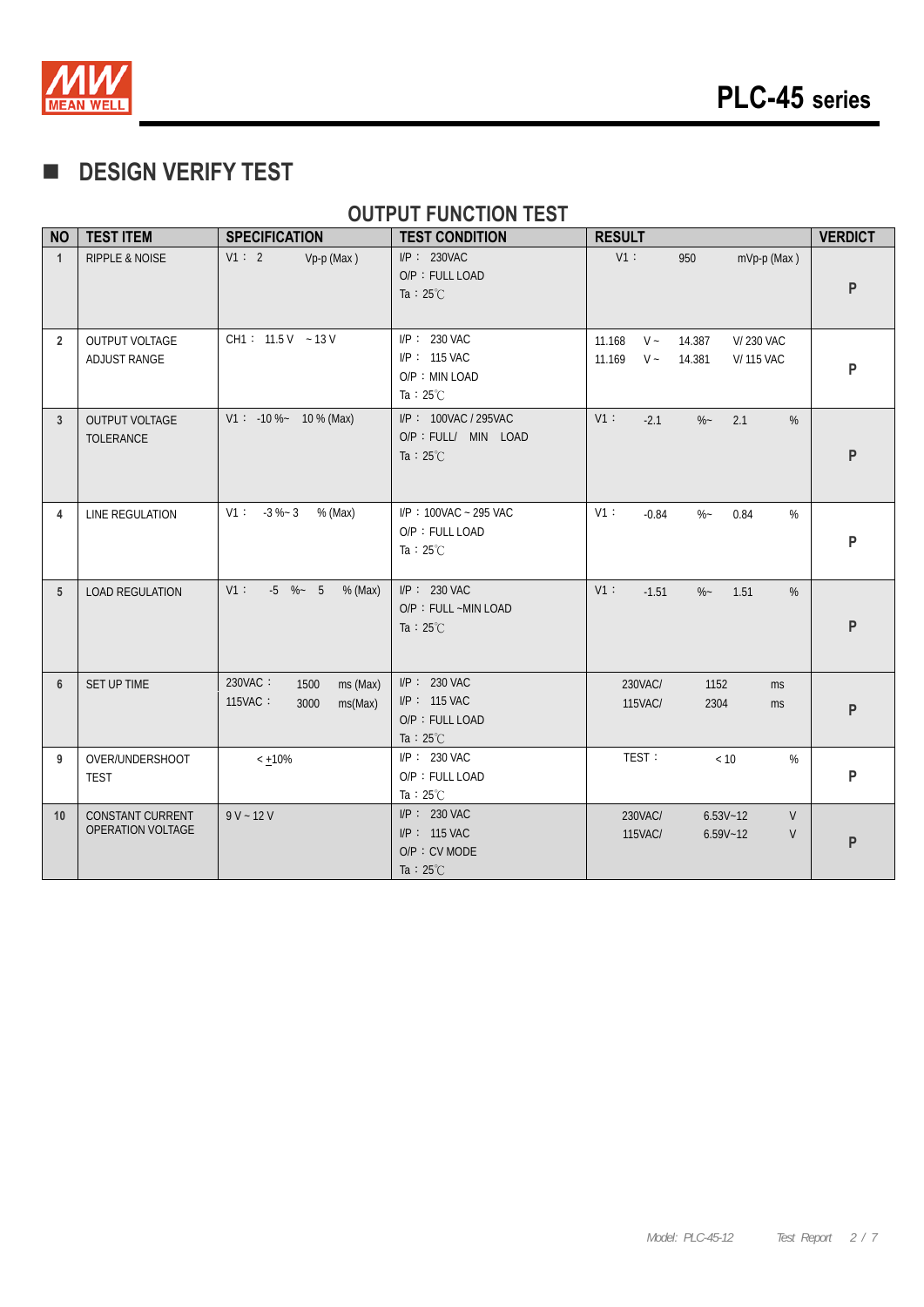

# **PLC-45 series**

# **INPUT FUNCTION TEST**

| <b>NO</b>      | <b>TEST ITEM</b>                       | <b>SPECIFICATION</b>                                                                          | <b>TEST CONDITION</b>                                                                                                                                                                               | <b>RESULT</b>                                                                                       | <b>VERDICT</b> |
|----------------|----------------------------------------|-----------------------------------------------------------------------------------------------|-----------------------------------------------------------------------------------------------------------------------------------------------------------------------------------------------------|-----------------------------------------------------------------------------------------------------|----------------|
| $\mathbf{1}$   | <b>INPUT VOLTAGE RANGE</b>             | 90 VAC ~ 295 VAC                                                                              | I/P: TESTING<br>O/P: FULL LOAD<br>Ta : $25^{\circ}$ C<br>$I/P$ :<br>LOW-LINE-3V= $87V$<br>HIGH-LINE+15%=300 V<br>O/P: FULL/MIN LOAD<br>ON: 30 Sec. OFF: 30 Sec 10MIN<br>(AC POWER ON/OFF NO DAMAGE) | 54V~295V<br>TEST: OK                                                                                | P              |
| $\overline{2}$ | <b>INPUT FREQUENCY</b><br><b>RANGE</b> | 47HZ ~63 HZ<br>NO DAMAGE OSC                                                                  | $I/P$ : 90 VAC ~ 295 VAC<br>O/P: FULL~MIN LOAD<br>Ta : $25^{\circ}$ C                                                                                                                               | TEST: OK                                                                                            | $\mathsf{P}$   |
| 3              | POWER FACTOR                           | / 230 VAC(TYP)<br>0.9<br>/ 115 VAC(TYP)<br>0.9<br>0.9<br>/230VAC(TYP)<br>/115VAC(TYP))<br>0.9 | $I/P$ : 230 VAC<br>I/P: 115VAC<br>O/P: 75% ~100% LOAD<br>Ta : $25^{\circ}$ C                                                                                                                        | $PF =$<br>0.94<br>/100%<br>$PF =$<br>/100%<br>1<br>$PF =$<br>0.93<br>/75%<br>$PF =$<br>/75%<br>0.99 | P              |
| 4              | EFFICIENCY                             | 83.5 % (TYP)                                                                                  | $I/P$ : 230 VAC<br>O/P: FULL LOAD<br>Ta : $25^{\circ}$ C                                                                                                                                            | 84.2<br>$\%$                                                                                        | P              |
| 5              | <b>INPUT CURRENT</b>                   | 230V/<br>0.25<br>$\overline{A}$<br>$115$ V/<br>0.55<br>$\overline{A}$                         | $I/P$ : 230 VAC<br>$I/P$ : 115VAC<br>O/P: FULL LOAD<br>Ta : $25^{\circ}$ C                                                                                                                          | 0.24<br>A/ 230 VAC<br>$=$<br>A/ 230 VAC<br>0.45<br>$=$                                              | P              |
| 6              | <b>INRUSH CURRENT</b>                  | A (TYP)<br>230V/<br>40<br>COLD START                                                          | $I/P$ : 230 VAC<br>O/P: FULL LOAD<br>Ta : $25^{\circ}$ C                                                                                                                                            | 36<br>A/ 230 VAC<br>$=$                                                                             | $\mathsf{P}$   |
| $\overline{7}$ | <b>LEAKAGE CURRENT</b>                 | mA / 240 VAC<br>0.75<br>$\langle$                                                             | $I/P$ : 264 VAC<br>O/P: Min LOAD<br>Ta : $25^{\circ}$ C                                                                                                                                             | $L-FG$ :<br>0.34<br>mA<br>$N-FG$ :<br>0.34<br>mA                                                    | P              |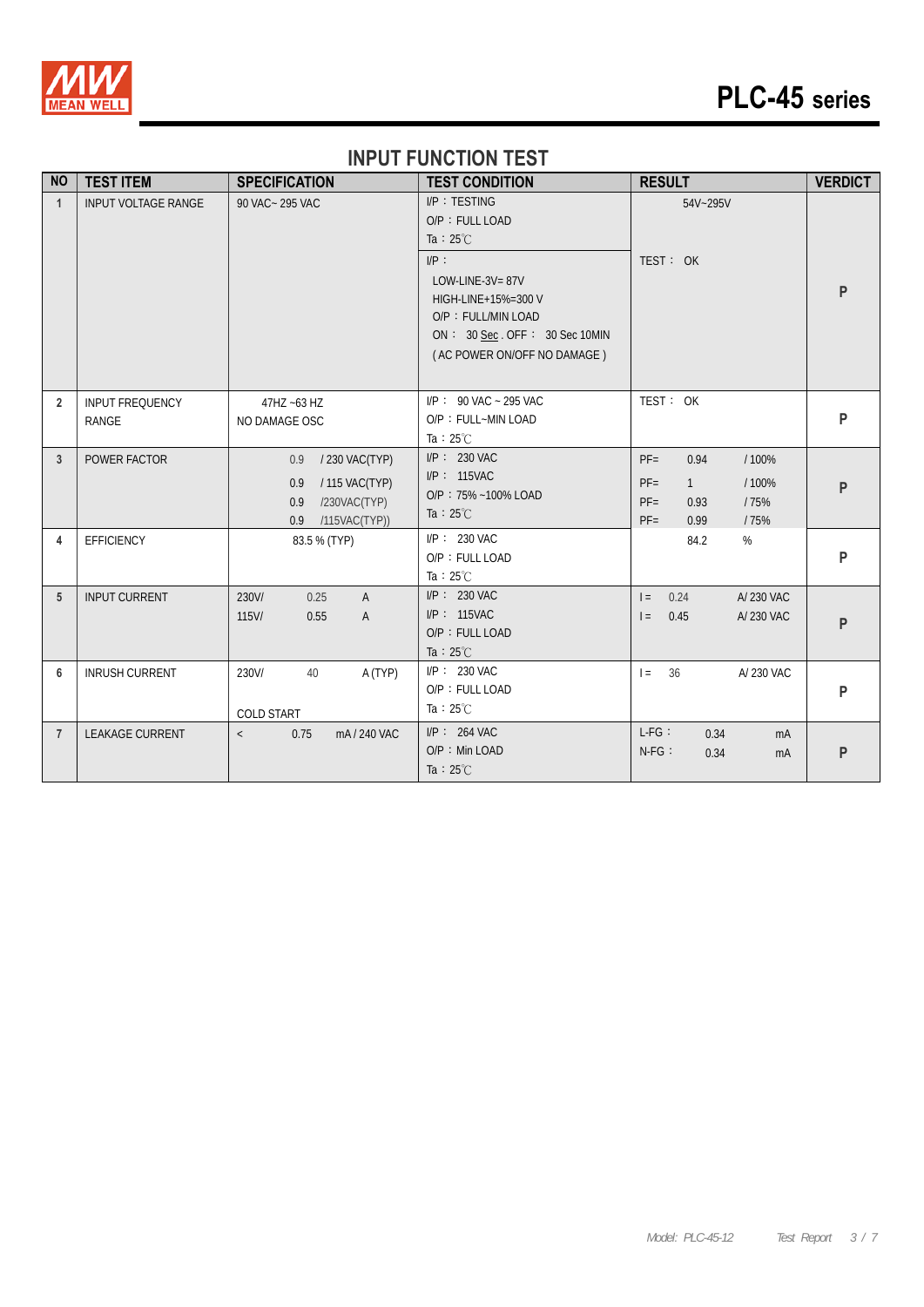

# **PLC-45 series**

## **PROTECTION FUNCTION TEST**

| <b>NO</b>      | <b>TEST ITEM</b>            | <b>SPECIFICATION</b>                                           | <b>TEST CONDITION</b>                                                     | <b>RESULT</b>                                                                                       | <b>VERDICT</b> |
|----------------|-----------------------------|----------------------------------------------------------------|---------------------------------------------------------------------------|-----------------------------------------------------------------------------------------------------|----------------|
|                | <b>OVER LOAD PROTECTION</b> | 95 %~ 110 %                                                    | $I/P: 230$ VAC<br>$I/P: 115$ VAC<br>O/P: TESTING<br>Ta : $25^{\circ}$ C   | 102%/230 VAC<br>102%/115 VAC<br><b>Constant Current Limiting</b>                                    | P              |
| $\overline{2}$ | OVER VOLTAGE PROTECTION     | CH1: 13.8 V ~ 16 V                                             | $I/P: 230$ VAC<br>$I/P$ : 115 VAC<br>O/P: MIN LOAD<br>Ta : $25^{\circ}$ C | 15.21 V/ 230 VAC<br>15.12V/115 VAC<br>Shut down Re- power ON                                        | P              |
| 3              | OVER TEMPERATURE PROTECTION | SPEC :<br>TSW1: $95 + 10^{\circ}$ C O.T.P.<br><b>NO DAMAGE</b> | $I/P: 230$ VAC<br>O/P: FULL LOAD                                          | O.T.P. Active<br>Shut down o/p voltage, recovers<br>automatically after<br>temperature<br>goes down | P              |
| 4              | SHORT PROTECTION            | SHORT EVERY OUTPUT<br>1 HOUR NO DAMAGE                         | $I/P$ : 264 VAC<br>O/P: FULL LOAD<br>Ta : $25^{\circ}$ C                  | <b>NO DAMAGE</b><br>Hiccup Mode                                                                     | P              |
|                |                             |                                                                | <b>CONTROL FUNCTION TEST</b>                                              |                                                                                                     |                |

| RANGE<br>CURRENT ADJ. | $3\% - 25\%$ | $I/P: 230$ VAC      | 2.533 | $A -$ | 4.438 | A/230VAC  |  |
|-----------------------|--------------|---------------------|-------|-------|-------|-----------|--|
|                       |              | $IP: 115$ VAC       | 2.528 | $A -$ | 4.436 | A/115 VAC |  |
|                       |              | O/P: MIN LOAD       |       |       |       |           |  |
|                       |              | Ta : $25^{\circ}$ C |       |       |       |           |  |

### **COMPONENT STRESS TEST**

| <b>NO</b>      | <b>TEST ITEM</b>                  | <b>SPECIFICATION</b>     | <b>TEST CONDITION</b>           | <b>RESULT</b> |        |        | <b>VERDICT</b> |
|----------------|-----------------------------------|--------------------------|---------------------------------|---------------|--------|--------|----------------|
| 1              | Power Transistor                  | Rated:<br>Q <sub>1</sub> | $I/P$ : High-Line +3V = 298 V   | (1)           | 588    | V      |                |
|                | (D to S) or (C to E) Peak Voltage | 2SK4111 10A/600V         | O/P: (1) Full Load Turn on      | (2)           | 556    | V      |                |
|                |                                   |                          | (2) Output Short                | (3)           | 574    | V      | P              |
|                |                                   |                          | (3) Fulll load continue         |               |        |        |                |
|                |                                   |                          | Ta : $25^{\circ}$ C             |               |        |        |                |
| $\overline{2}$ | Diode Peak Voltage                | D100 Rated:              | $I/P$ : High-Line +3V = 298 V   | (1)           | 94.8   | $\vee$ |                |
|                |                                   | STPS20120CT<br>20A/120V  | $O/P$ : (1) Full Load Turn on   | (2)           | 66.4   | V      |                |
|                |                                   |                          | (2) Output Short                | (3)           | 74.4   | V      | P              |
|                |                                   |                          | (3) Fulll load continue         |               |        |        |                |
|                |                                   |                          | Ta : $25^{\circ}$ C             |               |        |        |                |
| 3              | Clamp Diode Peak Voltage          | Rated:<br>D <sub>2</sub> | $I/P$ : High-Line +3V = 298 V   | (1)           | 476    | V      |                |
|                |                                   | 2A/800V GP20K            | $O/P$ : (1) Fulll load continue |               |        |        |                |
|                |                                   |                          | Ta : $25^{\circ}$ C             |               |        |        | P              |
|                |                                   |                          |                                 |               |        |        |                |
|                |                                   |                          |                                 |               |        |        |                |
| 4              | Control IC Voltage Test           | Rated:<br>U1             | $I/P$ : High-Line +3V = 298 V   | (1)           | 17.054 | V      |                |
|                |                                   | PWM TDA4863G 10.5V~22 V  | O/P: (1) Full Load Turn on /Off | (2)           | 14.153 | V      |                |
|                |                                   |                          | (2) Min load Turn on /Off       | (3)           | 14.156 | V      | P              |
|                |                                   |                          | (3) Full Load /Min load         |               |        |        |                |
|                |                                   |                          | Change                          |               |        |        |                |
|                |                                   |                          | Ta : $25^{\circ}$ C             |               |        |        |                |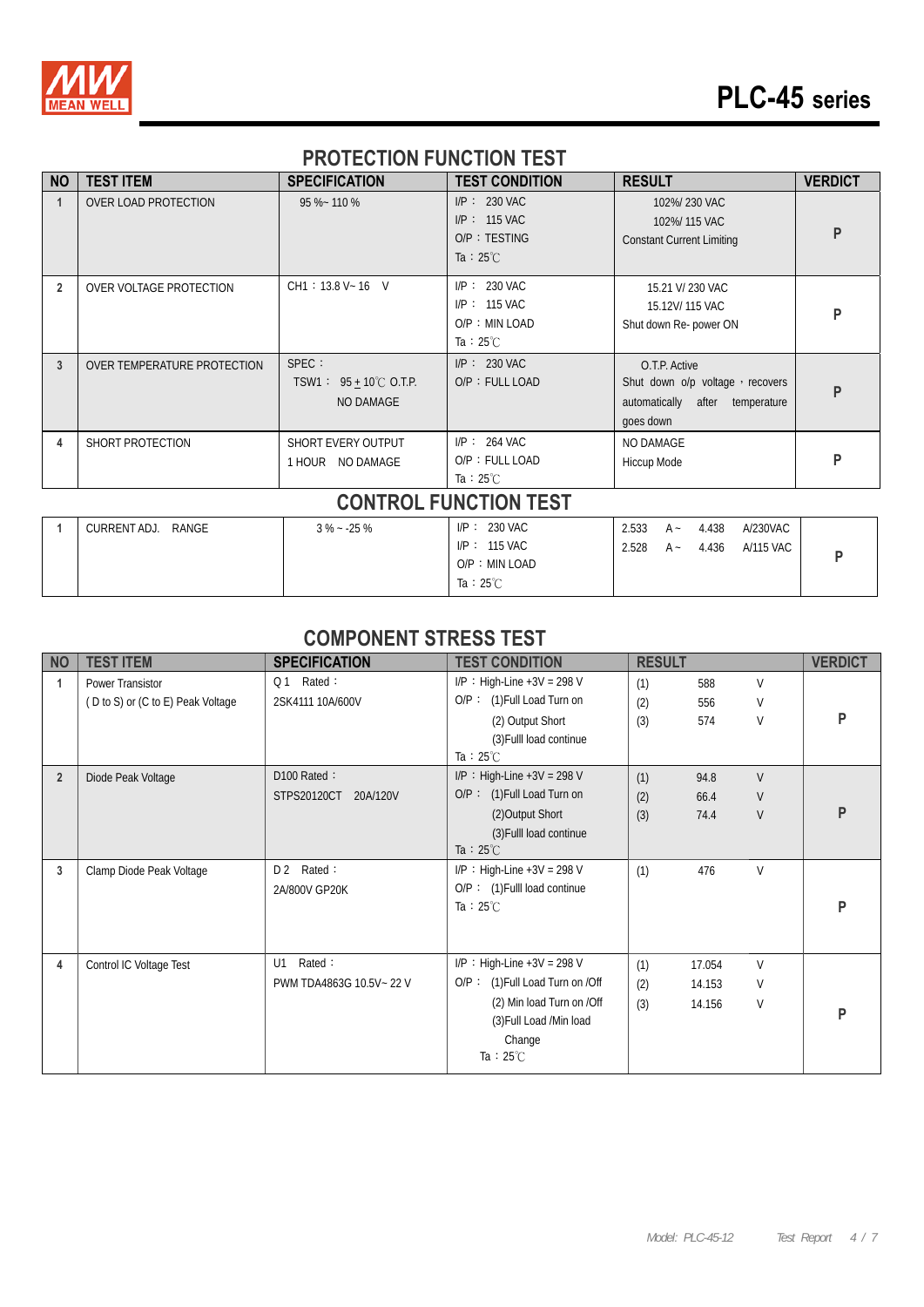

# **SAFETY & E.M.C. TEST**

| <b>SAFETY TEST</b> |                             |                                                                                                  |                                                                                                         |                                                                                                |                |  |  |
|--------------------|-----------------------------|--------------------------------------------------------------------------------------------------|---------------------------------------------------------------------------------------------------------|------------------------------------------------------------------------------------------------|----------------|--|--|
| NO                 | <b>TEST ITEM</b>            | <b>SPECIFICATION</b>                                                                             | <b>TEST CONDITION</b>                                                                                   | <b>RESULT</b>                                                                                  | <b>VERDICT</b> |  |  |
|                    | <b>WITHSTAND VOLTAGE</b>    | $I/P-O/P$ : 3.75KVAC/min<br>$I/P\text{-}FG: 1.5 KVAC/min$<br>$O/P-FG: 0.5$ KVAC/min              | $I/P$ -O/P : 4.2 KVAC/min<br>$I/P-FG: 2.25$ KVAC/min<br>$O/P-FG: 0.6$ KVAC/min<br>Ta : $25^{\circ}$ C   | $I/P-O/P$ :<br>4.85<br>mA<br>$IP-FG$ :<br>mA<br>4.15<br>$O/P-FG$ :<br>2.279<br>mA<br>NO DAMAGE | P              |  |  |
| $\overline{2}$     | <b>ISOLATION RESISTANCE</b> | $I/P$ -O/P: 500VDC>100M $\Omega$<br>$I/P-FG: 500VDC>100M\Omega$<br>O/P-FG: $500VDC > 100M\Omega$ | $I/P$ - $O/P$ :<br>500 VDC<br>$I/P-FG:$<br>500 VDC<br>$O/P-FG$ :<br>500 VDC<br>Ta: $25^{\circ}$ C/70%RH | $I/P-O/P$ :<br>GΩ<br>30<br>$IP-FG:$<br>GΩ<br>18.8<br>$O/P-FG$ :<br>GΩ<br>30<br>NO DAMAGE       | P              |  |  |
| 3                  | <b>GROUNDING CONTINUITY</b> | FG(PE) TO CHASSIS<br>OR TRACE < $100 \text{ m}\Omega$                                            | $40$ A $/$ 2min<br>Ta: 25℃ / 70%RH                                                                      | 41<br>$m\Omega$                                                                                | P              |  |  |
| 4                  | APPROVAL                    | TUV: Certificate NO:<br>UL: File NO:                                                             |                                                                                                         |                                                                                                | N/A            |  |  |

#### **E.M.C TEST**

| <b>NO</b>      | <b>TEST ITEM</b>                              | <b>SPECIFICATION</b>                                              | <b>TEST CONDITION</b>                                                 | <b>RESULT</b>                        | <b>VERDICT</b> |
|----------------|-----------------------------------------------|-------------------------------------------------------------------|-----------------------------------------------------------------------|--------------------------------------|----------------|
| $\mathbf{1}$   | <b>HARMONIC</b>                               | EN61000-3-2<br><b>CLASS C</b>                                     | I/P: 230 VAC/50HZ<br>O/P: 95% LOAD/75%LOAD<br>Ta : $25^{\circ}$ C     | PASS                                 | P              |
| $\overline{2}$ | CONDUCTION                                    | EN55015<br><b>CLASS B</b>                                         | I/P: 230 VAC (50HZ)<br>O/P: 95% LOAD /50% LOAD<br>Ta : $25^{\circ}$ C | <b>PASS</b><br>Test by certified Lab | P              |
| 3              | <b>RADIATION</b>                              | EN55015<br><b>CLASS B</b>                                         | I/P: 230 VAC (50HZ)<br>O/P: 95% LOAD<br>Ta : $25^{\circ}$ C           | PASS<br>Test by certified Lab        | P              |
| 4              | E.S.D                                         | EN61000-4-2<br><b>LIGHT INDUSTRY</b><br>AIR: 8KV / Contact: 4KV   | I/P: 230 VAC/50HZ<br>$O/P: 95\%$ LOAD<br>Ta : $25^{\circ}$ C          | CRITERIA A                           | P              |
| 5              | E.F.T                                         | EN61000-4-4<br><b>INDUSTRY</b><br>INPUT: 2KV                      | I/P: 230 VAC/50HZ<br>O/P: 95% LOAD<br>Ta : $25^{\circ}$ C             | CRITERIA A                           | P              |
| $6\phantom{1}$ | <b>SURGE</b>                                  | IEC61000-4-5<br><b>INDUSTRY</b><br>$L-N$ : 1KV<br>$L, N-PE : 4KV$ | I/P: 230 VAC/50HZ<br>O/P: 95% LOAD<br>Ta : $25^{\circ}$ C             | CRITERIA A                           | P              |
| $\overline{7}$ | Test by certified Lab $&$ Test Report Prepare |                                                                   |                                                                       |                                      |                |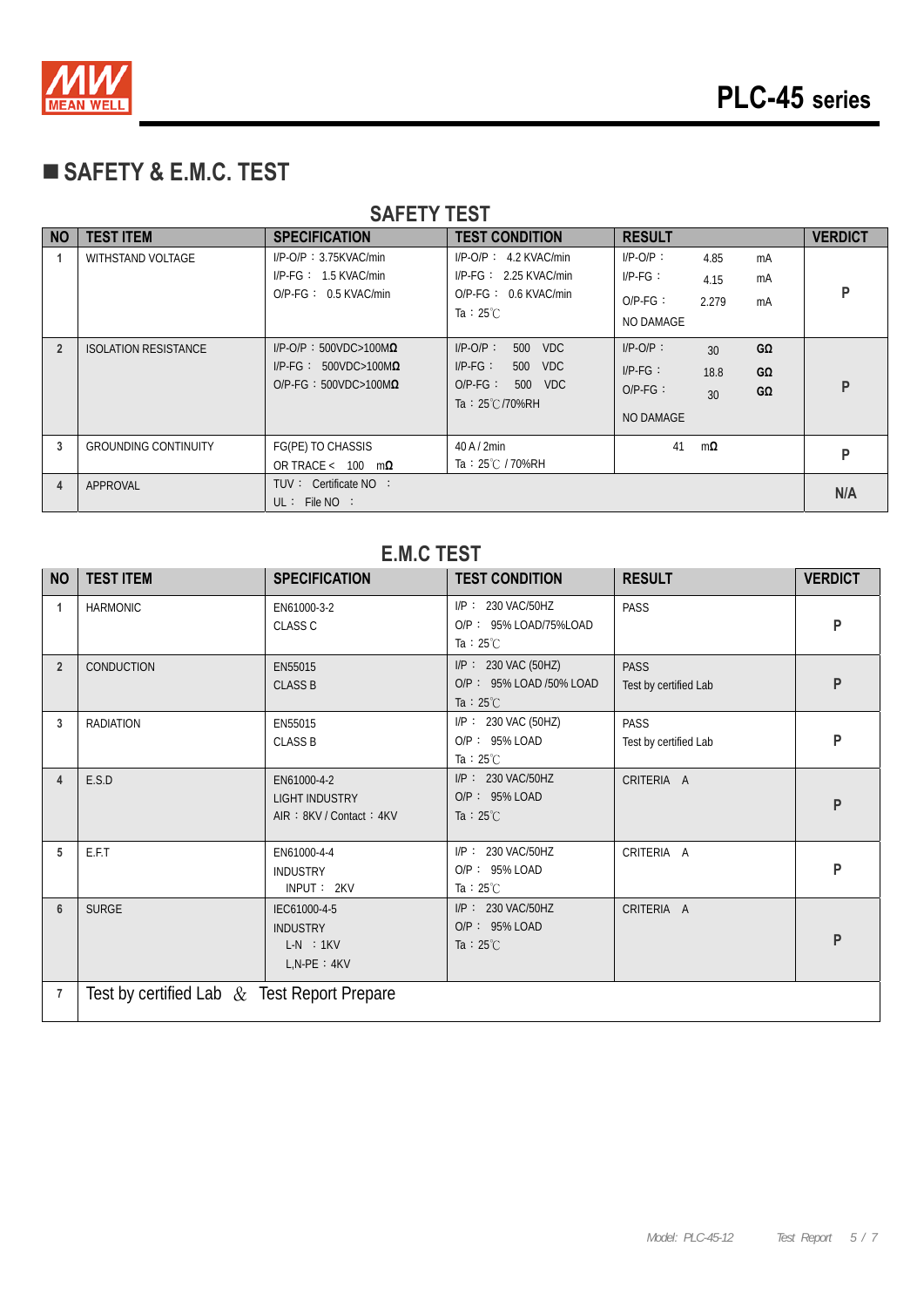

# **RELIABILITY TEST**

#### **ENVIRONMENT TEST**

| <b>NO</b>       | <b>TEST ITEM</b>         |                                  | <b>SPECIFICATION</b>                                                         |                  |  | <b>TEST CONDITION</b>                                | <b>RESULT</b>    |          |                     |   | <b>VERDICT</b> |  |
|-----------------|--------------------------|----------------------------------|------------------------------------------------------------------------------|------------------|--|------------------------------------------------------|------------------|----------|---------------------|---|----------------|--|
| $\mathbf{1}$    | TEMPERATURE RISE TEST    | $MODEL : PLN-45-12$              |                                                                              |                  |  |                                                      |                  |          |                     |   |                |  |
|                 |                          | 1. ROOM AMBIENT BURN-IN: 1.5 HRS |                                                                              |                  |  |                                                      |                  |          |                     |   |                |  |
|                 |                          |                                  |                                                                              |                  |  | I/P: 230VAC O/P: FULL LOAD Ta= 27.9 °C               |                  |          |                     |   |                |  |
|                 |                          |                                  | 2. HIGH AMBIENT BURN-IN: 4 HRS                                               |                  |  |                                                      |                  |          |                     |   |                |  |
|                 |                          |                                  | $IP: 230VAC$ O/P: FULL LOAD Ta=43 °C                                         |                  |  |                                                      |                  |          |                     |   |                |  |
|                 |                          |                                  |                                                                              |                  |  |                                                      | ROOM AMBIENT     |          | <b>HIGH AMBIENT</b> |   |                |  |
|                 |                          |                                  | NO                                                                           | Position         |  | P/N                                                  | Ta= 27.9 $°C$    |          | Ta= 43 $°C$         |   |                |  |
|                 |                          |                                  | $\mathbf{1}$                                                                 | B <sub>D</sub> 1 |  | 4A/800V SILICON US4KB80R-7000                        | $61.9^{\circ}$ C |          | 72.3°C              |   |                |  |
|                 |                          |                                  | $\overline{2}$                                                               | Q1               |  | TK10B60D 10A/600V                                    | 73.9°C           |          | 84.4°C              |   |                |  |
|                 |                          |                                  | 3                                                                            | L1               |  | TR623-R3                                             | 67.6°C           |          | $77.7^{\circ}$ C    |   | P              |  |
|                 |                          |                                  | $\overline{4}$                                                               | D <sub>2</sub>   |  | 3A/600V GP30J                                        | $90.9^{\circ}$ C |          | $101.4^{\circ}$ C   |   |                |  |
|                 |                          |                                  | 5                                                                            | C46              |  | 100u/50V UL7Kh 8*11.5 KY                             | $67.8^{\circ}$ C |          | 78.3°C              |   |                |  |
|                 |                          |                                  | 6                                                                            | T1 COIL          |  | TF1544A-R0                                           | 73.9°C           |          | 84.0°C              |   |                |  |
|                 |                          |                                  | $\overline{7}$                                                               | D <sub>100</sub> |  | FME-220A 20A/100V                                    | 72.9°C           |          | 83.7°C              |   |                |  |
|                 |                          |                                  | 8                                                                            | C106             |  | 2200u/16V UL10Kh 12.5*20 KY                          | 71.4°C           |          | 81.9°C              |   |                |  |
|                 |                          |                                  | 9                                                                            | TSW1             |  | ST-22W-R0 95℃ 60mm                                   | 65.5°C           |          | 75.8°C              |   |                |  |
|                 |                          |                                  | 10 <sup>°</sup>                                                              | U1               |  | PWM TDA4863G                                         | $70.9^{\circ}$ C |          | 81.2°C              |   |                |  |
|                 |                          |                                  | 11                                                                           | C8               |  | 224/450V 10% P=10 MMX                                | 72.9°C           |          | 82.8°C              |   |                |  |
|                 |                          |                                  | 12                                                                           | CASE             |  | <b>UP CASE</b>                                       | 52.9°C           |          | 63.6°C              |   |                |  |
|                 |                          |                                  |                                                                              |                  |  |                                                      |                  |          |                     |   |                |  |
| $\overline{2}$  | OVER LOAD BURN-IN TEST   | NO DAMAGE                        |                                                                              |                  |  | $I/P$ : 230 VAC                                      |                  | TEST: OK |                     |   |                |  |
|                 |                          |                                  | 1 HOUR (MIN)                                                                 |                  |  | O/P: FULL LOAD O/P SHORT                             |                  |          |                     |   | P              |  |
|                 |                          |                                  |                                                                              |                  |  | Ta : $25^{\circ}$ C                                  |                  |          |                     |   |                |  |
| $\mathbf{3}$    | LOW TEMPERATURE          |                                  | TURN ON AFTER 2 HOUR                                                         |                  |  | I/P: 295VAC/100VAC<br>O/P: 100 % LOAD                |                  | TEST: OK |                     |   | P              |  |
|                 | TURN ON TEST             |                                  |                                                                              |                  |  | Ta= $-30$ °C                                         |                  |          |                     |   |                |  |
|                 |                          |                                  |                                                                              |                  |  |                                                      |                  |          |                     |   |                |  |
| 4               | <b>HIGH HUMIDITY</b>     |                                  | AFTER 12 HOURS                                                               |                  |  | $I/P$ : 295 VAC                                      |                  | TEST: OK |                     |   |                |  |
|                 | <b>HIGH TEMPERATURE</b>  |                                  | IN CHAMBER ON                                                                |                  |  | O/P: FULL LOAD                                       |                  |          |                     |   |                |  |
|                 | HIGH VOLTAGE             |                                  | CONTROL 40 °C                                                                |                  |  | Ta= 40 $^{\circ}$ C                                  |                  |          |                     |   | P              |  |
|                 | TURN ON TEST             | NO DAMAGE                        |                                                                              |                  |  | HUMIDITY= 95 %R.H                                    |                  |          |                     |   |                |  |
| $5\phantom{.0}$ | TEMPERATURE              |                                  | $+0.03\%$ (0~50°C)                                                           |                  |  | $I/P$ : 230 VAC                                      |                  |          | $+0.015\%$ (0~50°C) |   |                |  |
|                 | COEFFICIENT              |                                  |                                                                              |                  |  | O/P: FULL LOAD                                       |                  |          |                     |   |                |  |
|                 |                          |                                  |                                                                              |                  |  |                                                      |                  |          |                     |   | P              |  |
|                 |                          |                                  |                                                                              |                  |  |                                                      |                  |          |                     |   |                |  |
| 6               | STORAGE TEMPERATURE TEST |                                  | 1. Thermal shock Temperature: $-45^{\circ}\text{C} \sim +90^{\circ}\text{C}$ |                  |  |                                                      |                  | OK       |                     |   |                |  |
|                 |                          |                                  | 2. Temperature change rate : 25℃ / MIN                                       |                  |  |                                                      |                  |          |                     |   |                |  |
|                 |                          |                                  |                                                                              |                  |  | 3. Dwell time low and high temperature : 30 MIN/EACH |                  |          |                     |   | P              |  |
|                 |                          |                                  | 4. Total test cycle: 5 CYCLE                                                 |                  |  |                                                      |                  |          |                     |   |                |  |
|                 |                          |                                  | 5. Input/Output condition: STATIC                                            |                  |  |                                                      |                  |          |                     |   |                |  |
|                 |                          |                                  |                                                                              |                  |  |                                                      |                  |          |                     |   |                |  |
| $\overline{7}$  | THERMAL SHOCK TEST       |                                  | 1. Thermal shock Temperature: $-35^{\circ}\text{C} \sim +45^{\circ}\text{C}$ |                  |  |                                                      |                  | OK       |                     |   |                |  |
|                 |                          |                                  | 2. Temperature change rate : 25°C / MIN                                      |                  |  |                                                      |                  |          |                     | P |                |  |
|                 |                          |                                  |                                                                              |                  |  | 3. Dwell time low and high temperature : 30 MIN/EACH |                  |          |                     |   |                |  |
|                 |                          |                                  | 4. Total test cycle: 10 CYCLE<br>5. Input/Output condition: 230VAC/Full Load |                  |  |                                                      |                  |          |                     |   |                |  |
|                 |                          |                                  |                                                                              |                  |  |                                                      |                  |          |                     |   |                |  |